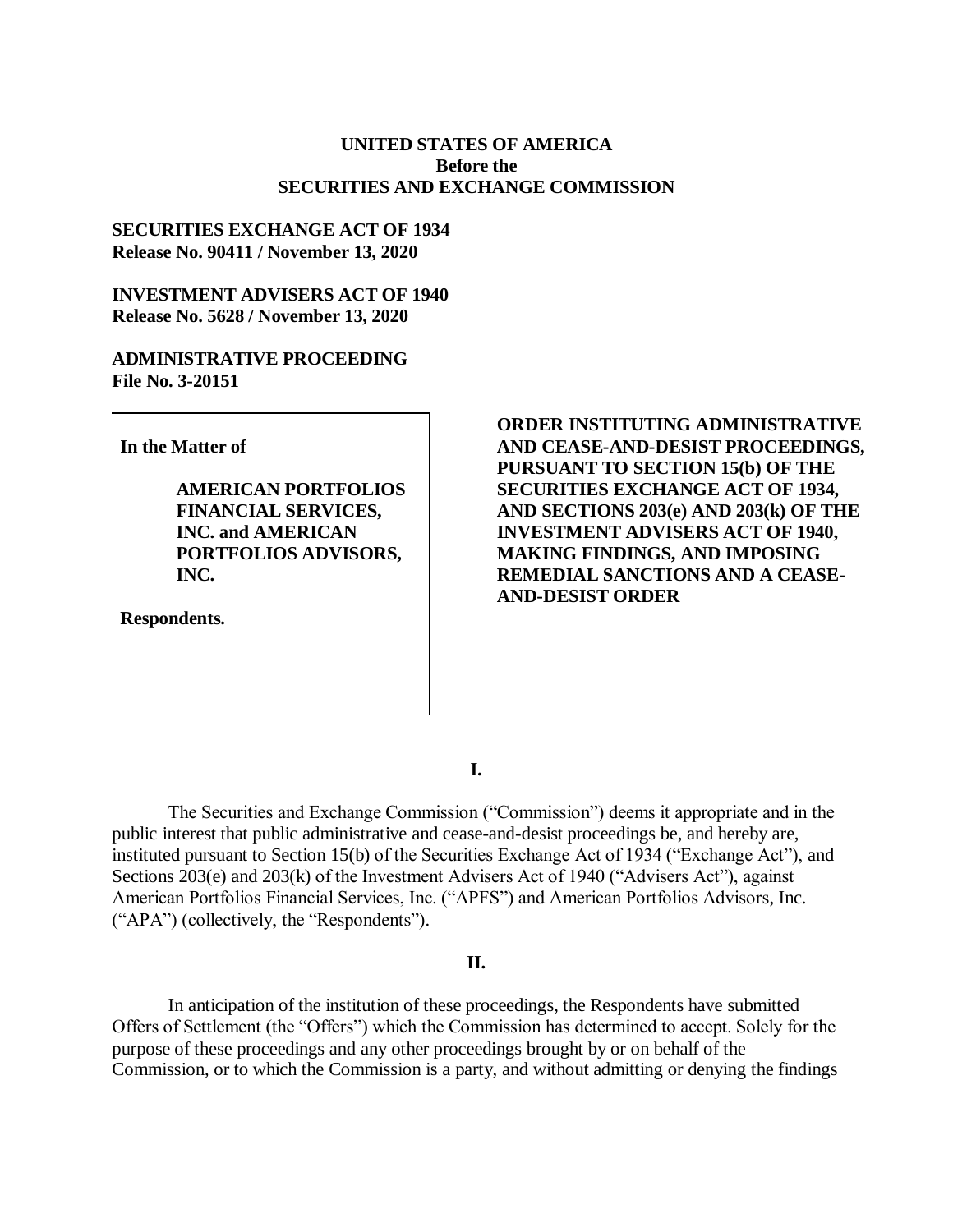herein, except as to the Commission's jurisdiction over them and the subject matter of these proceedings, which are admitted, and Respondents consent to the entry of this Order Instituting Administrative and Cease-and-Desist Proceedings, Pursuant to Section 15(b) of the Securities Exchange Act of 1934, and Sections 203(e) and 203(k) of the Investment Advisers Act of 1940, Making Findings, and Imposing Remedial Sanctions and a Cease-and-Desist Order ("Order"), as set forth below.

#### **III.**

On the basis of this Order and Respondents' Offers, the Commission finds<sup>1</sup> that:

#### **Summary**

This matter concerns APFS's failure reasonably to supervise certain APFS registered representatives who recommended their brokerage customers buy and hold a complex exchangetraded product ("ETP") without a reasonable basis for believing the recommendation was suitable for their customers. Those customers lost significant portions of their investment. The registered representatives did not understand the product, misrepresented its risks and recommended it for a purpose inconsistent with that described in the product's offering materials. APFS failed reasonably to implement its supervisory policies and procedures to address whether the registered representatives understood the product sufficiently to be able to form a reasonable basis to recommend that retail brokerage customers buy and hold the ETP. In addition, APA failed to adopt and implement policies and procedures regarding the suitability of complex ETPs for advisory clients.

Beginning in at least January 2016, certain APFS registered representatives believed the financial markets could experience volatility and, possibly, decline over a period of months or longer. These representatives recommended that their brokerage customers buy and hold a security called iPath S&P 500 VIX Short–Term Futures ETN ("VXX"). VXX attempts to track the implied volatility of the S&P 500 Index (the "S&P 500") through the use of short-term futures contracts. Moreover, as disclosed in the VXX prospectus, the constant daily hypothetical purchase and sale of these contracts creates roll costs in most instances. As these roll costs are deducted from VXX's returns, its value was likely to—and, in fact did—decrease when held longer than very short periods, even if the CBOE volatility index (the "VIX") was flat or positive from the start to end of that period. The registered representatives either ignored or did not understand this information, and they did not conduct a reasonable investigation prior to making their recommendations. As a result, the representatives lacked a reasonable basis for their recommendations, in violation of Sections 17(a)(2) and 17(a)(3) of the Securities Act of 1933 (the "Securities Act"). Between January 2016 and February 2020 (the "Relevant Period"), approximately 60 of those representatives' brokerage customers' accounts purchased VXX after the registered representatives recommended it and held

 $\overline{a}$ 

<sup>&</sup>lt;sup>1</sup> The findings herein are made pursuant to Respondents' Offers of Settlement and are not binding on any other person or entity in this or any other proceeding.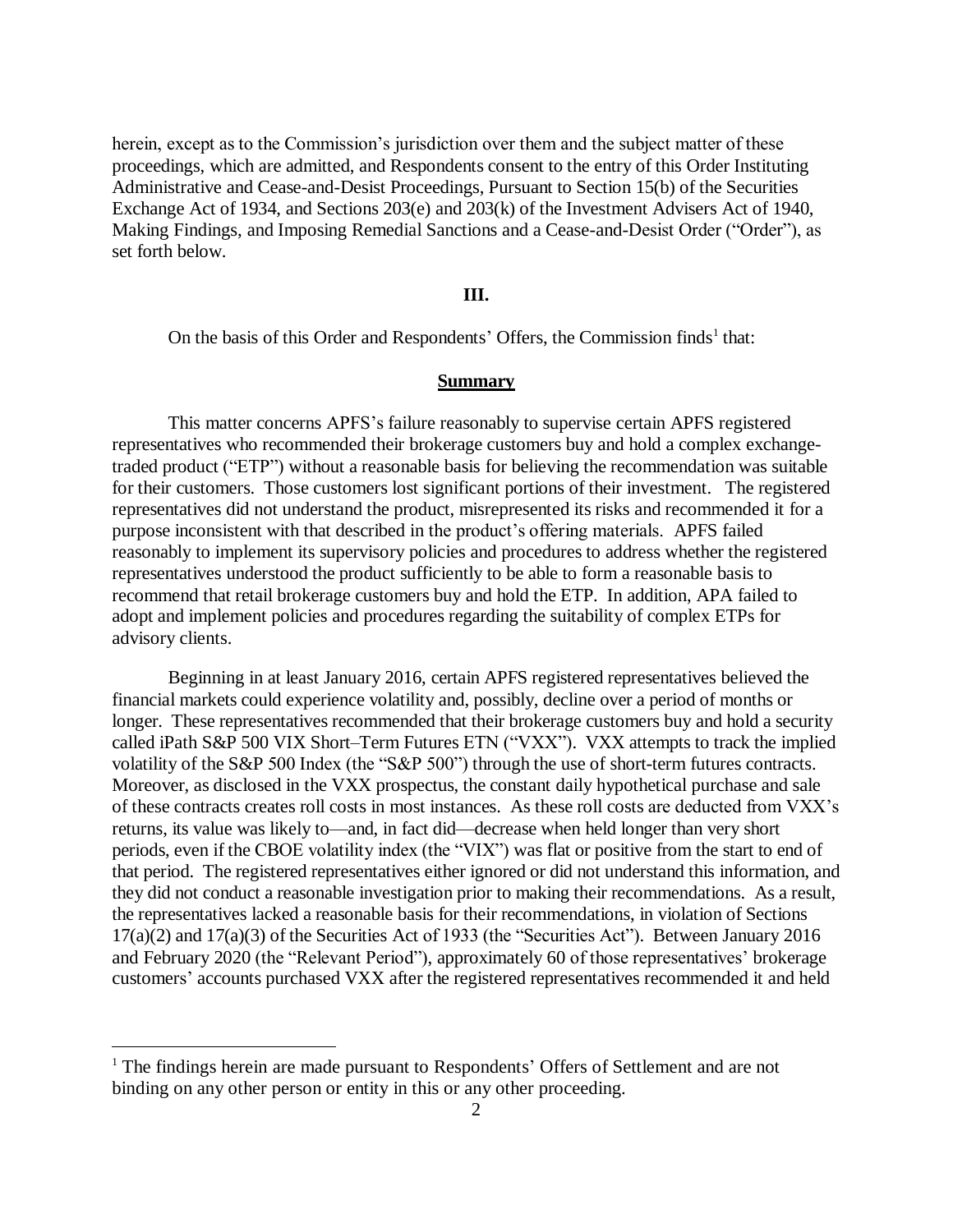it, on average, for just under a year. These accounts lost more than 42% percent of the amounts they invested in VXX pursuant to the representatives' recommendations.

Throughout the Relevant Period, APFS had policies and procedures concerning suitability of recommendations and complex products, including ETPs like VXX. The policies and procedures direct that registered representatives understand the potential risks and rewards of a recommendation, as well as have a reasonable basis for believing a recommended transaction is suitable for a customer. The policies and procedures also make clear that APFS was expected to subject complex products to a new product review process and was expected to provide registered representatives and supervisors training regarding such products, including the relevant suitability standards. However, as of January 2016, and throughout the Relevant Period, APFS did not subject VXX to a review process, nor did it identify VXX as complex such that registered representatives and supervisors could properly assess suitability and other issues. Moreover, and significantly, APFS provided no training regarding VXX.

Furthermore, as of January 2016, and throughout the Relevant Period, APA failed to adopt and implement policies and procedures reasonably designed to prevent unsuitable recommendations of complex ETPs. For example, APA did not have policies and procedures that would allow it to determine whether its investment adviser representatives were fulfilling their fiduciary obligation to provide only suitable investment advice when they recommended that their retail clients buy and hold VXX. The APA compliance manual did not contain policies and procedures specific to complex products, nor did it provide for any review procedures concerning such recommendations or training regarding such products, even though APA was aware that certain of its investment adviser representatives were recommending VXX to their retail clients.

Under the circumstances described above, APFS failed reasonably to supervise registered representatives with respect to their unsuitable recommendations to brokerage customers pertaining to VXX within the meaning of Section 15(b)(4)(E) of the Exchange Act. Additionally, APA violated Section 206(4) and Rule 206(4)-7 under the Advisers Act.

#### **Respondents**

1. APFS, a Delaware corporation, has been registered with the Commission as a broker-dealer since 1987. APFS's main offices are in Holbrook, New York. It has more than 800 registered representatives and more than 435 branch locations across the country. It is wholly owned by American Portfolios Holdings, Inc.

2. APA, a Delaware corporation, has been registered with the Commission as an investment adviser since 2002. APA's main offices are in Holbrook, New York. It has approximately 55 registered employees that perform investment advisory functions and more than 88 branch locations across the country. All of its registered investment adviser representatives are also registered representatives of APFS. It is wholly owned by American Portfolios Holdings, Inc.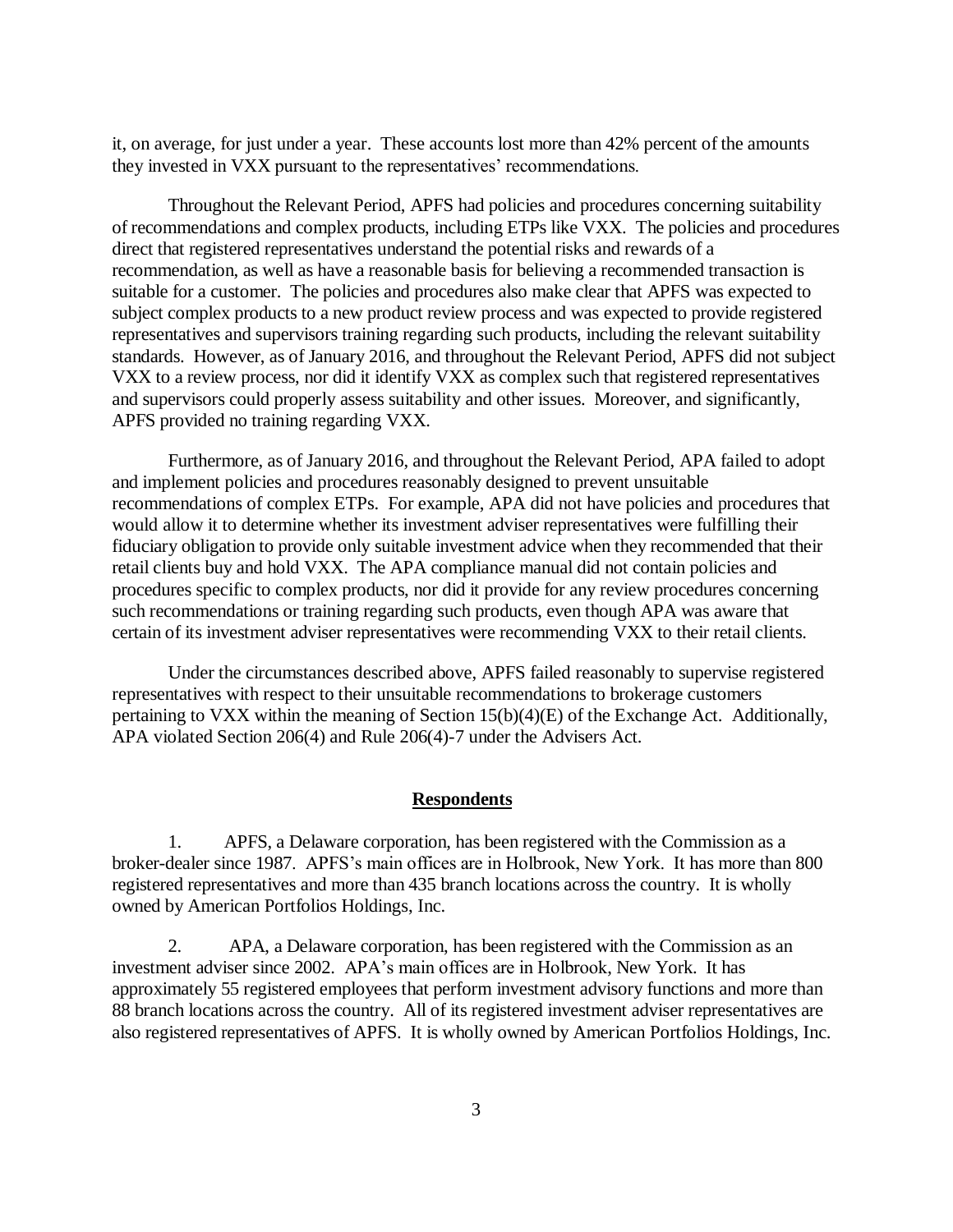# **Background**

### **The VXX Product**

3. VXX, which was listed on the NYSE Arca, Inc. exchange during the Relevant Period, is a volatility-linked, complex exchange-traded note ("ETN") that offers exposure to futures contracts of specified maturities on the VIX. The VIX attempts to track the expected volatility of the S&P 500, not the price level of the S&P 500 itself. Futures contracts on the VIX allow investors to invest in forward volatility based on their view of the near-future direction of the VIX. The performance of VXX is not linked directly to the VIX but to a separate index that tracks the price of futures contracts on the VIX, the S&P 500 VIX Short-Term Futures Index Total Return (TR) ("Futures Index"). The performance of the Futures Index is based on a rolling portfolio of one-month and two-month futures contracts to target a constant weighted average of one month maturity. Thus, the Futures Index does not purport to track or measure implied volatility in the medium or long term, as its name—"Short-Term"—implies. The Futures Index, on a hypothetical basis, daily sells futures contracts closest to expiration and buys the next month out. When the longer-term contract costs less than the nearer-term contract, the market is in "backwardation," and the VXX benefits from "roll yield," which is a positive return. However, when the longer-term contract costs more, the market is in "contango," resulting in negative roll yield.

4. The VXX prospectus supplement in effect during the Relevant Period made clear that, as a historical matter, the VIX futures market typically resides in contango. The supplement disclosed that "VIX futures have frequently exhibited very high contango in the past, resulting in a significant cost to 'roll' the futures." As a result, the levels of the Futures Index may experience significant declines as a result of these roll costs, especially over a longer period. The VIX index will perform differently than the Futures Index and in certain cases may have positive performance during periods while the Futures Index is experiencing poor performance. In turn, an investment in VXX may experience a significant decline in value over time, the risk of which increases the longer that VXX is held.

5. The VXX prospectus supplement in effect during the Relevant Period also warned of the limited upside potential of VXX. Specifically, it stated: "VIX Index has typically reverted over the longer term to a historical mean, and its absolute level has been constrained within a band. It is likely that spot level of the VIX Index will continue to do so in the future, especially when the current economic uncertainty recedes. If this happens, the value of futures contracts on the VIX Index will likely decrease, reflecting the market expectation of reduced volatility in the future, and the potential upside of your investment in your ETNs will correspondingly be limited as a result."

# **Certain APFS Registered Representatives Recommended Retail Brokerage Customers Buy and Hold VXX Without a Reasonable Basis**

6. Beginning in January 2016, certain APFS registered representatives recommended that brokerage customers buy and hold VXX, in most cases, using a small percentage of their overall portfolios.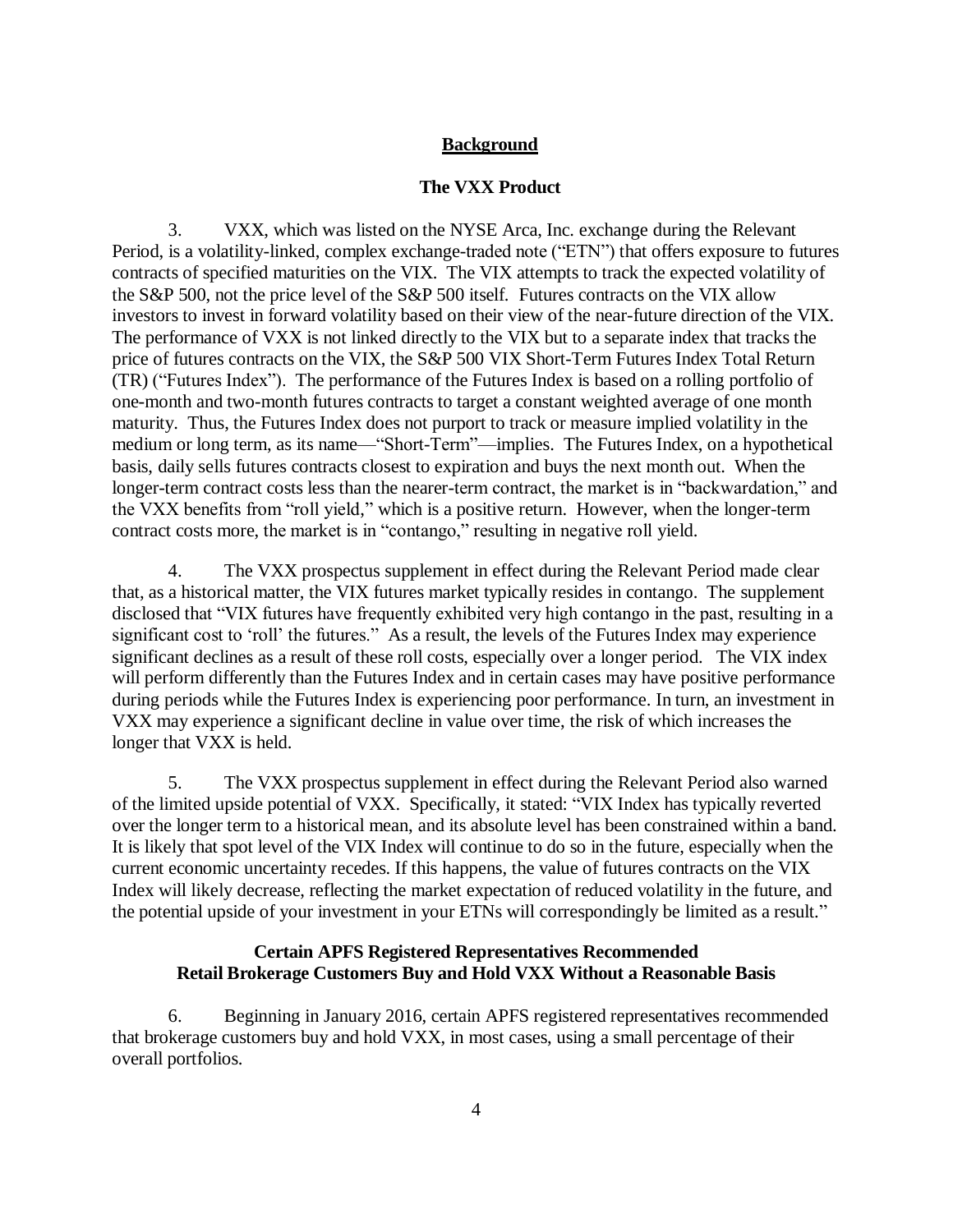7. These APFS registered representatives had a flawed understanding—and thus a flawed investment philosophy—regarding VXX. They recommended VXX because media commentators and others predicted that political events, including the upcoming general election, would generate volatility and fear and, as a possible result, declines in the market. The commentators thus recommended VXX as a hedge against a downturn in the market. The representatives performed some general internet research and reviewed the VXX prospectus, but ignored or did not understand information warning against holding VXX for long periods of time. As a result, they did not understand the product.

8. Because these APFS registered representatives failed reasonably to investigate VXX, they did not understand how VXX works, the risks inherent in investing in VXX, or how certain features of VXX could affect their investment plan, particularly as a buy-and-hold investment. Among other things, they failed to understand that VXX's performance was tied to an index tracking the daily performance of futures contracts and that the costs of "rolling" the relevant futures contracts could drive down the value of VXX over time, even if the VIX was flat or positive from the start to end of that period.

9. In particular, these APFS registered representatives advised their customers that VXX would operate variously as a hedge or insurance or diversification against a downturn in the market. Given that the Futures Index frequently exhibited contango both historically and during the Relevant Period, it was not reasonable to hold VXX for extended periods as a hedge against a potential market downturn. VXX was only suitable for a very short investment horizon. The relationship between the level of the VIX and the Futures Index will begin to break down as the length of an investor's holding period increases, even within the course of a single index business day. The relationship between the level of the Futures Index and the value of VXX will also break down as the length of an investor's holding period increases due to the effect of accrued fees. The long term expected value of VXX is zero. If an investor holds VXX as a long term investment, it is likely that they will lose all or a substantial portion of their investment.

10. Moreover, contrary to the warnings in the prospectus about the effect of contango and negative roll yield, the APFS representatives recommended that retail customers buy and hold VXX in their brokerage accounts for an indefinite period of time but failed to inform their customers of the specific potential risk of investing in VXX on a buy-and-hold basis. At the time they made these recommendations, the representatives planned for their customers to hold VXX and did not have in mind a particular time or price at which they would sell. On average, their customers held VXX for almost a year. The representatives did not have a reasonable basis for recommending that their customers buy and hold VXX in this manner. Moreover, these APFS representatives did not talk to their customers about the length of their planned holding period, nor why they believed VXX was suitable for an indefinite holding period notwithstanding the disclosures in the offering materials.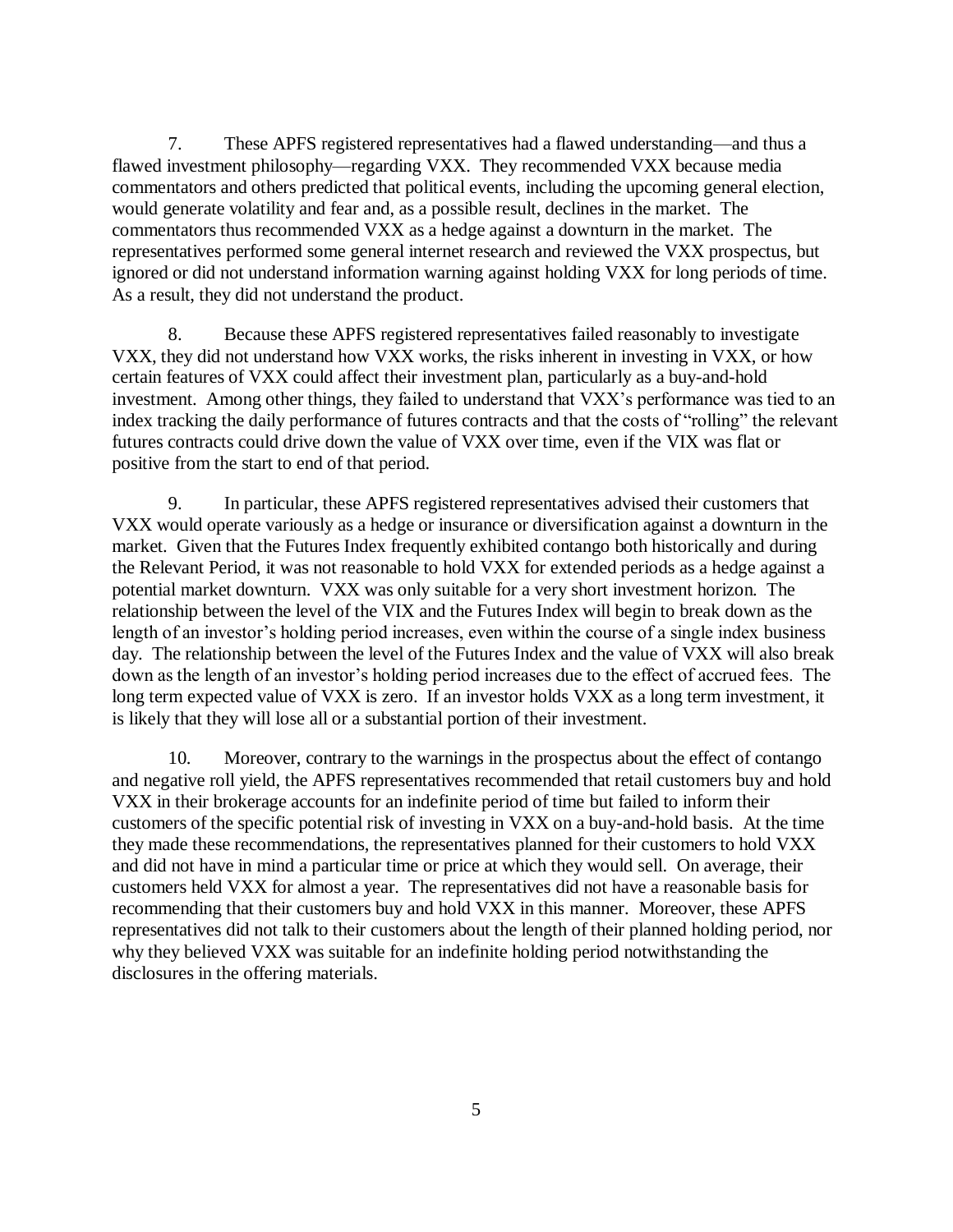11. These APFS representatives did not form a reasonable basis to believe that buying and holding VXX was a suitable recommendation for their retail customers. Moreover, they did not understand the product and thus negligently misrepresented the risks and characteristics of VXX to their customers. As a result, the APFS representatives made unsuitable recommendations, in violation of Sections  $17(a)(2)$  and  $17(a)(3)$  of the Securities Act.

### **APFS Failed Reasonably to Supervise its Registered Representatives Concerning Complex ETPs**

12. During the Relevant Period, APFS's registered representatives were associated persons and were located in branch offices around the country.

13. APFS had procedures, but failed to implement them effectively in order to supervise its registered representatives in their recommendations of complex ETPs throughout the Relevant Period. As of January 2016 and throughout the Relevant Period, APFS's policies and procedures required the representatives to have a reasonable basis for believing a recommended strategy or transaction was suitable for their customers and required them to conduct reasonable diligence to understand the potential risks and rewards associated with a recommended security. The policies and procedures further required that supervisors review transactions daily, review accounts monthly, and review trade orders for suitability.

14. As of January 2016 and throughout the Relevant Period, APFS also maintained policies and procedures concerning "Complex Products," which required more attention from supervisors when reviewing transactions. The policies and procedures gave examples of complex products (including ETPs that offer exposure to market volatility, such as VXX) and provided information about ETNs. In addition to reviewing orders for suitability as described above, the procedures directed that new complex products be subject to a "product review process."

15. Throughout the Relevant Period, APFS supervisors reviewed dozens of transactions on a daily basis. They were mainly focused on—and tasked to look for—indications of churning, and alternative products with high fees and potential for abuse (products not traded on an exchange, such as, variable annuities, and private placements). Supervisors generally understood that VXX was an ETN but knew little beyond that. The APFS trading system did not flag VXX as a complex product or as a security that might require additional scrutiny or documentation. As a result, supervisors rarely, if ever, discussed the suitability of VXX transactions with registered representatives, nor did they know whether the representatives understood VXX or how long customers held the positions.

16. Throughout the Relevant Period, APFS policies and procedures specified the product review process would be conducted by the New Product Committee before complex products could be sold by APFS representatives. However, the New Product Committee merely reviewed new marketing and sales relationships (e.g., wholesaling a new mutual fund complex) and products which were not traded on exchanges or which posed special risks such as high-fees or the potential for churning. It did not review VXX.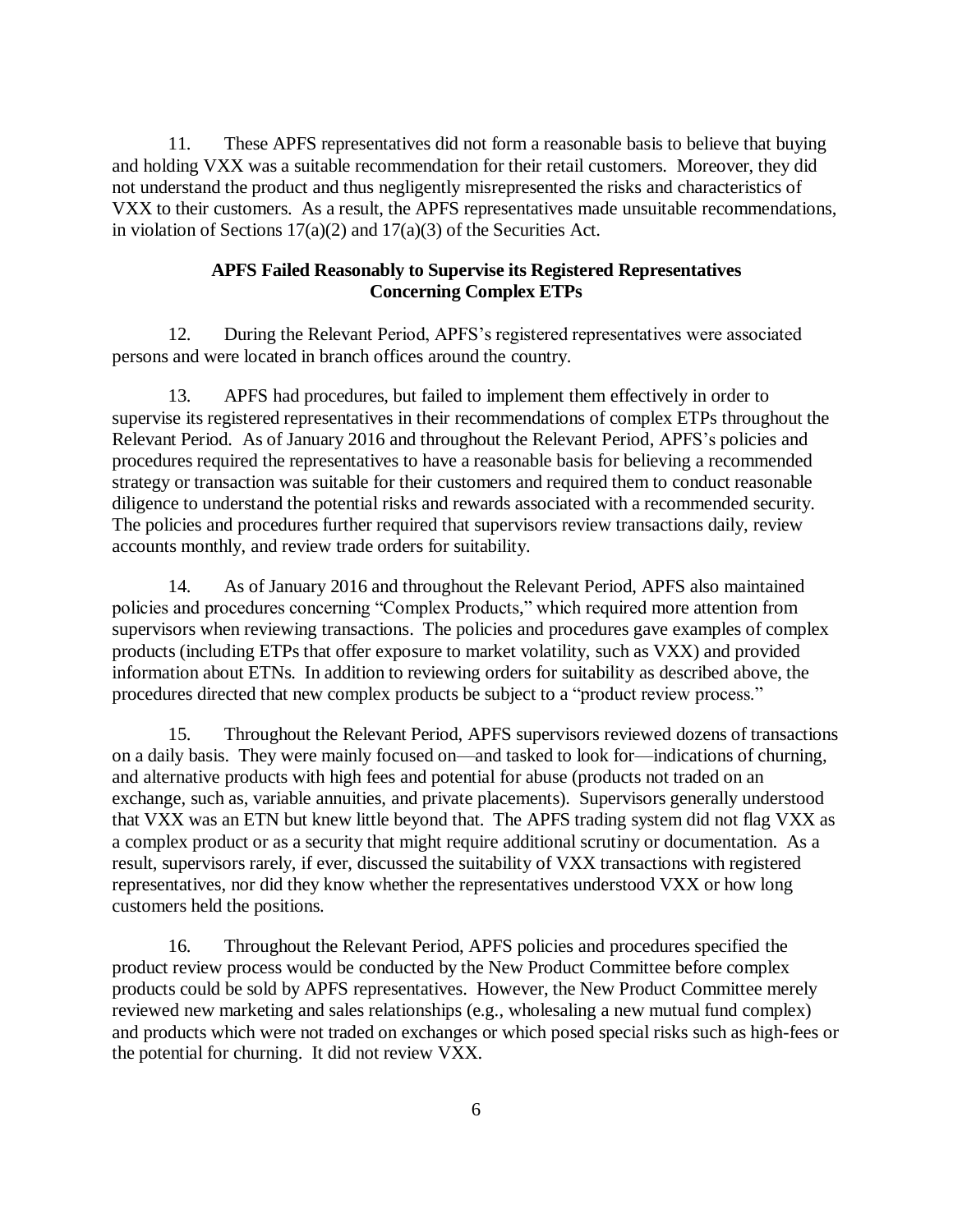17. As of January 2016 and throughout the Relevant Period, APFS's policies and procedures required that representatives understand the features and characteristics of the product they recommended and specified that it was the representative's obligation to obtain further information from his or her supervisor before recommending a product. The policies and procedures also stated the firm would provide training for all products, including ones deemed complex. However, APFS took no steps to ensure, verify or test that its representatives and supervisors understood VXX and its risks before allowing it to be sold. APFS also failed to offer training regarding VXX.

18. In February 2016, APFS amended its policies and procedures to prohibit new sales of levered and inverse ETPs noting they were designed to achieve their results on a daily basis and were subject to a "compounding" effect which caused them to deviate from the underlying index over the long term. APFS did not apply this policy to VXX because it was not identified as inverse (it followed the Futures Index) or levered. This policy was in effect for the rest of the Relevant Period.

19. The recommendations to buy and hold VXX subjected retail customers to significant risk. Many lost nearly their entire investment in VXX. In total, 422 APFS retail accounts lost money from the VXX investments during the Relevant Period. On average, they held VXX in their accounts for 4 months with some holding VXX for up to 22 months.

# **APA Failed to Adopt and Implement Policies and Procedures Concerning Complex Products**

20. APA maintained a compliance manual (the "Manual") for its investment adviser representatives. Throughout the Relevant Period, APA failed to adopt and implement written policies and procedures reasonably designed to prevent violations of the Advisers Act and its rules regarding the suitability of recommending investments in complex ETPs for retail advisory clients in light of their investment objectives, risk tolerance, and financial condition. Additionally, APA failed to dedicate adequate resources to the training of investment adviser representatives and their supervisors concerning complex ETPs even though it knew certain investment adviser representatives were recommending that their retail clients buy and hold VXX for extended periods.

21. APA's policies and procedures were less detailed than the APFS policies and procedures discussed above. Like APFS policies and procedures, the Manual required investment adviser representatives to "[t]horoughly understand the security or financial product being recommended by reviewing and considering information and data from reliable sources supporting the recommendation" and to "[m]ake known to the client both the positives and negatives of a specific investment recommendation."

22. While all APA investment adviser representatives were subject to APFS' policies and procedures, APA's Manual however, suffered from several material deficiencies. It contained no policies and procedures regarding complex products other than ETFs; no training requirements for ETPs; no provisions mandating a process by which the firm reviews or approves new products;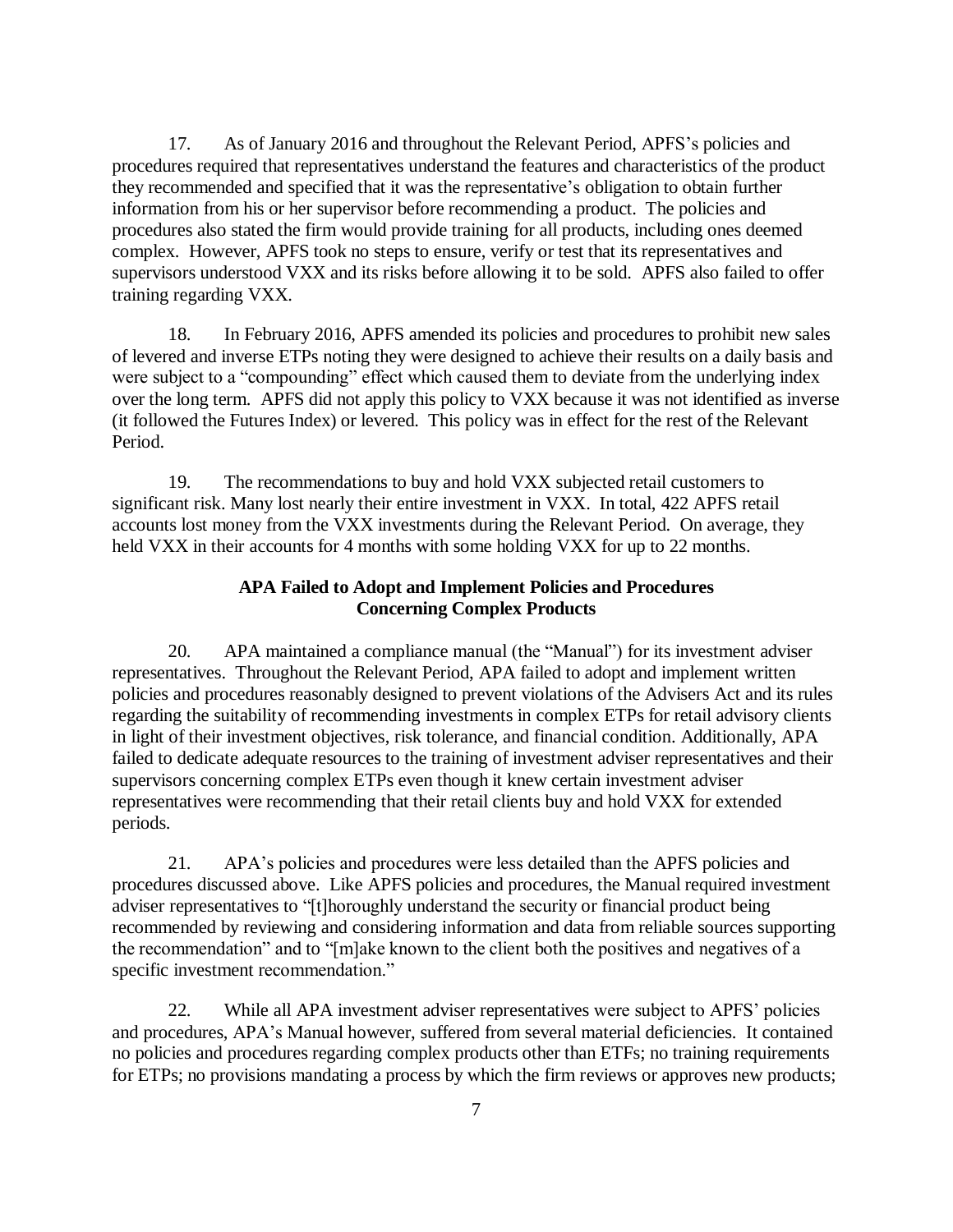and no procedures by which the firm could identify and track holding periods. APA also had no policies and procedures for documenting suitability assessments, no process to track holding periods, and no process for identifying products that posed special risks.

23. The failure to adopt and implement reasonably designed compliance policies and procedures subjected retail advisory clients to significant risk. In all, 62 APA retail advisory accounts invested in VXX lost a portion of their investment in the product during the Relevant Period. On average, APA advisory clients held VXX in their accounts for just under a month with some holding VXX for up to 17 months.

#### **Violations and Supervisory Failures**

24. Section  $15(b)(4)(E)$  of the Exchange Act provides that the Commission may sanction a registered broker-dealer for failing reasonably to supervise, with a view to preventing violations of the federal securities laws, another person subject to its supervision who commits such a violation. As a result of the conduct described above, pursuant to Exchange Act Section 15(b)(4)(E), APFS failed reasonably to supervise certain APFS registered representatives with a view to preventing and detecting their violations of Sections  $17(a)(2)$  and  $17(a)(3)$  of the Securities Act. If APFS had reasonably implemented its policies and procedures with respect to complex ETPs, APFS could have prevented and detected the brokerage representatives' violations.

25. Section 206(4) of and Rule 206(4)-7 under the Advisers Act require a registered investment adviser to adopt and implement written compliance policies and procedures reasonably designed to prevent violations, by the investment adviser and its supervised persons, of the Advisers Act and rules thereunder. As a result of the conduct described above, APA willfully<sup>2</sup> violated Section 206(4) and Rule 206(4)-7.

### **Remedial Efforts**

26. In determining to accept the Offer, the Commission considered remedial acts promptly undertaken by Respondents and cooperation afforded the Commission staff*.* In

 $\overline{a}$ 

<sup>&</sup>lt;sup>2</sup> "Willfully," for purposes of imposing relief under Section 203(e) of the Advisers Act, "means no more than that the person charged with the duty knows what he is doing.'" *Wonsover v. SEC*, 205 F.3d 408, 414 (D.C. Cir. 2000) (quoting *Hughes v. SEC*, 174 F.2d 969, 977 (D.C. Cir. 1949)). There is no requirement that the actor "also be aware that he is violating one of the Rules or Acts." *Tager v. SEC*, 344 F.2d 5, 8 (2d Cir. 1965). The decision in *The Robare Group, Ltd. v. SEC*, which construed the term "willfully" for purposes of a differently structured statutory provision, does not alter that standard. 922 F.3d 468, 478-79 (D.C. Cir. 2019) (setting forth the showing required to establish that a person has "willfully omit[ted]" material information from a required disclosure in violation of Section 207 of the Advisers Act).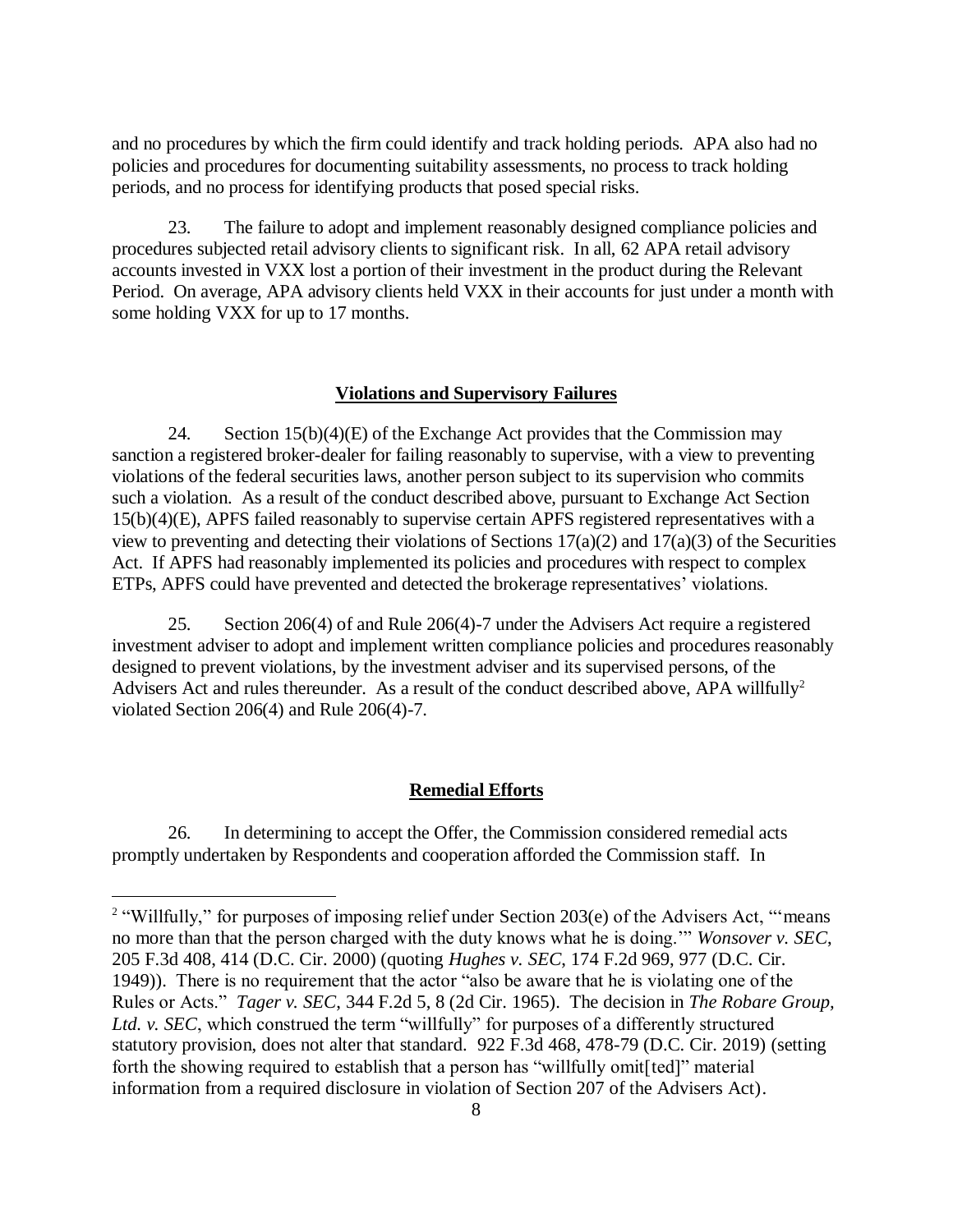particular, on February 2020, Respondents enhanced supervisory policies and procedures to restrict the sales of complex ETPs, including volatility–linked ETNs, such as VXX, from retail brokerage and advisory accounts.

#### **IV.**

In view of the foregoing, the Commission deems it appropriate, in the public interest to impose the sanctions agreed to in Respondents APFS and APA's Offer.

Accordingly, pursuant to Section 15(b) of the Exchange Act, and Sections 203(e) and 203(k) of the Advisers Act, it is hereby ORDERED that:

- A. Respondent APA cease and desist from committing or causing any violations and any future violations of Section 206(4) of the Advisers Act and Rule 206(4)-7 promulgated thereunder.
- B. Respondent APFS is censured for failing reasonably to supervise within the meaning of Section 15(b)(4)(E) of the Exchange Act.
- C. Respondent APA is censured for its violation of Section 206(4) of the Advisers Act and Rule 206(4)-7 promulgated thereunder.
- D. Respondents APFS and APA shall pay a total of \$653,072 as follows:
	- i. Respondent APFS shall pay disgorgement of \$2,588 and prejudgment interest of \$484, consistent with the provisions of this Subsection D.
	- ii. Respondents APFS and APA, jointly and severally, shall pay a civil monetary penalty in the amount of \$650,000, consistent with the provisions of this Subsection D.
- iii. Pursuant to Section 308(a) of the Sarbanes-Oxley Act of 2002, as amended, a Fair Fund is created for the penalties, disgorgement, and prejudgment interest described above for distribution to affected investors' accounts. Amounts ordered to be paid as civil money penalties pursuant to this Order shall be treated as penalties paid to the government for all purposes, including all tax purposes. To preserve the deterrent effect of the civil penalty, Respondents agree that in any Related Investor Action, they shall not argue that they are entitled to, nor shall they benefit by, offset or reduction of any award of compensatory damages by the amount of any part of Respondents' payment of a civil penalty in this action ("Penalty Offset"). If the court in any Related Investor Action grants such a Penalty Offset, Respondents agree that they shall, within 30 days after entry of a final order granting the Penalty Offset, notify the Commission's counsel in this action and pay the amount of the Penalty Offset to the Securities and Exchange Commission. Such a payment shall not be deemed an additional civil penalty and shall not be deemed to change the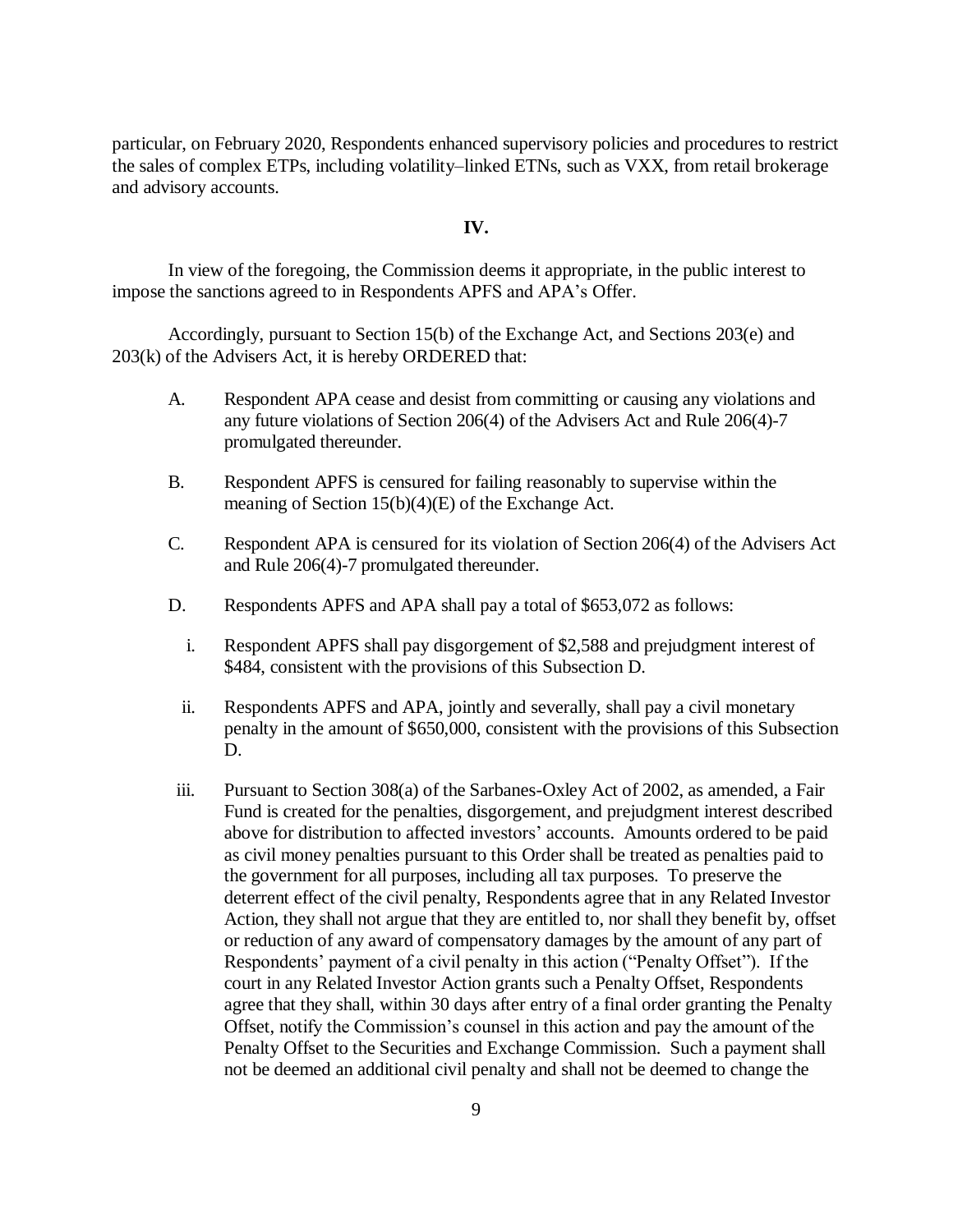amount of the civil penalty imposed in this proceeding. For purposes of this paragraph, a "Related Investor Action" means a private damages action brought against Respondent by or on behalf of one or more investors based on substantially the same facts as alleged in the Order instituted by the Commission in this proceeding.

- iv. Within 10 days of the issuance of this Order, Respondents shall deposit \$653,072 (the "Fair Fund") into an escrow account at a financial institution not unacceptable to the Commission staff and Respondents shall provide the Commission staff with evidence of such deposit in a form acceptable to the Commission staff. If timely payment into the escrow account is not made, additional interest shall accrue pursuant to SEC Rule of Practice 600 [17 C.F.R. § 201.600] or 31 U.S.C. § 3717.
- v. Respondents shall be responsible for administering the Fair Fund and may hire a professional to assist it in the administration of the distribution. The costs and expenses of administering the Fair Fund, including any such professional services, shall be borne by Respondents and shall not be paid out of the Fair Fund.
- vi. Respondents shall pay from the Fair Fund an amount representing a portion of the respective loss incurred from the investment of VXX to each customer and client of APFS and APA ("Qualified Investor") who incurred a loss as a result of solicited investments made in VXX between January 1, 2016 and February 28, 2020 plus reasonable interest at the Internal Revenue Service's rate to calculate underpayment penalties compounded quarter from the date of the purchase to February 28, 2020, pursuant to a disbursement calculation (the "Calculation") that will be submitted to, reviewed, and approved by the Commission staff in accordance with this Subsection D. No portion of the Fair Fund shall be paid to any affected investor account in which Respondents, or any of its current or former officers or directors, or its representatives who recommended VXX, or their family members, has or had a financial interest.
- vii. Respondents shall, within 90 days from the date of this Order, submit a proposed Calculation to the Commission staff for review and approval. At or around the time of submission of the proposed Calculation to the staff, Respondents, along with any third-parties or professionals retained by Respondents to assist in formulating the methodology for its Calculation and/or administration of the Distribution, shall make themselves available, and shall require any third-parties or professionals retained by Respondents to assist in formulating the methodology for its Calculation and/or administration of the Distribution to be available, for a conference call with the Commission staff to explain the methodology used in preparing the proposed Calculation and its implementation, and to provide the staff with an opportunity to ask questions. Respondents also shall provide the Commission staff such additional information and supporting documentation as the Commission staff may request for the purpose of its review. In the event one or more objections by the Commission staff to Respondents' proposed Calculation or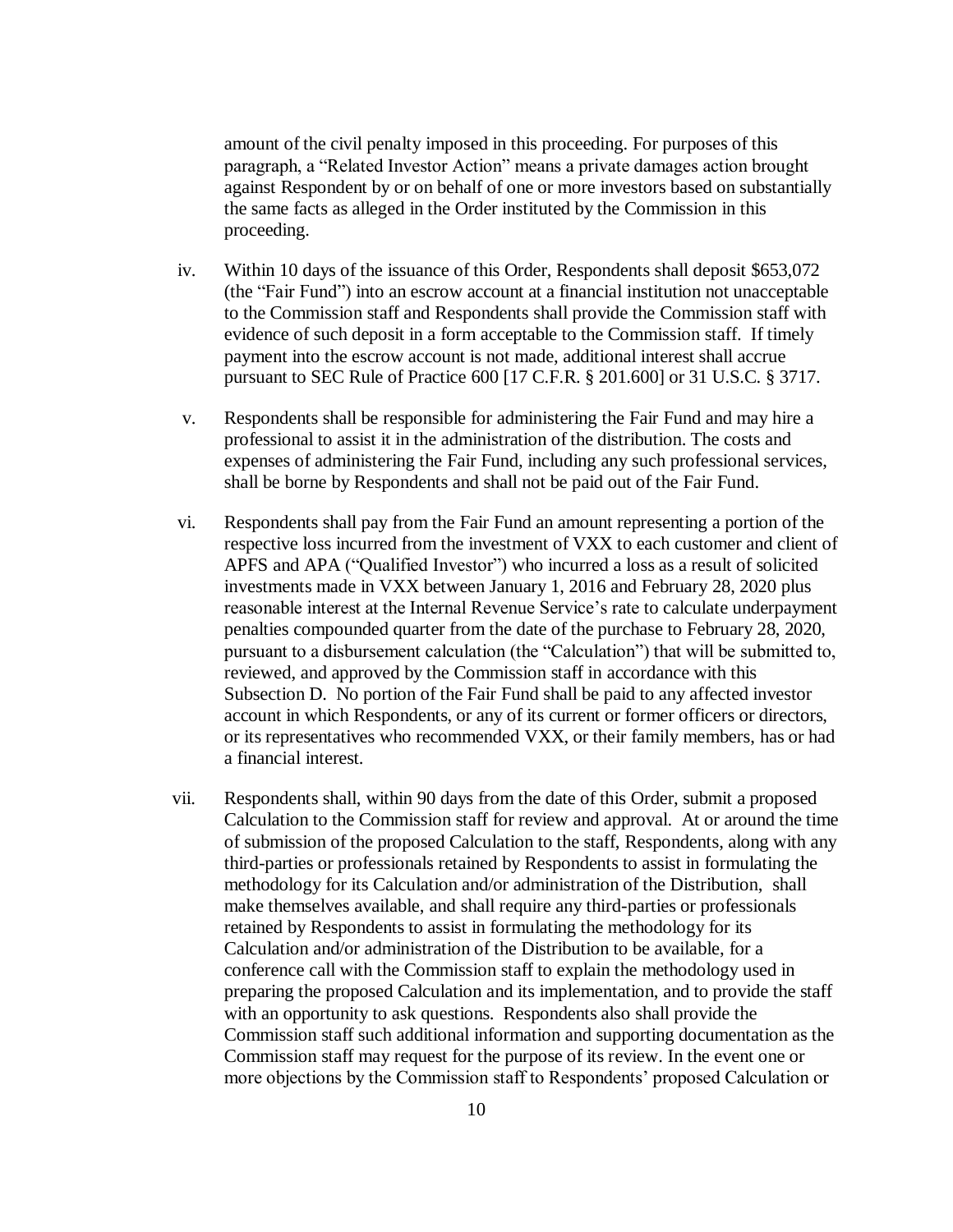any of its information or supporting documentation, Respondents shall submit a revised Calculation for the review and approval of the Commission staff or additional information or supporting documentation within 10 days of the date that the Commission staff notifies Respondents of the objection. The revised Calculation shall be subject to all of the provisions of this Subsection D.

- viii. After the Calculation has been approved by the Commission staff, Respondents shall submit a payment file (the "Payment File") within thirty (30) days for review and acceptance by the Commission staff demonstrating the application of the Calculation methodology to each Qualified Investor. The Payment File should identify, at a minimum, (1) the name of each Qualified Investor; (2) the exact amount of the payment to be made; (3) the amount of any *de minimis* threshold to be applied; and (4) the amount of reasonable interest paid.
- ix. Respondents shall complete the disbursement of all amounts payable to Qualified Investor accounts or, if the Qualified Investor no longer has an account with the Respondents, to the Qualified Investor, within 90 days of the date that the Commission staff accepts the Payment File, unless such time period is extended as provided in Paragraph xiv of this Subsection D. Respondents shall notify the Commission staff of the dates and the amount paid in the initial distribution.
- x. After the Commission accepts the Payment File, but before disbursement, Respondents shall notify each Qualified Investor of the settlement terms of this Order by sending a copy of this Order to each Qualified Investor via mail, email, or such other method not unacceptable to the Commission staff, together with a cover letter in a form not unacceptable to the Commission staff.
- xi. If Respondents are unable to distribute or return any portion of the Fair Fund for any reason, including an inability to locate a Qualified Investor or a beneficial owner of an affected account or any factors beyond Respondents' control, Respondents shall transfer any such undistributed funds to the Commission for further disposition as approved by the Commission. Payment must be made in one of the following ways:
	- 1. Respondents may transmit payment electronically to the Commission, which will provide detailed ACH transfer/Fedwire instructions upon request;
	- 2. Respondents may make direct payment from a bank account via Pay.gov through the SEC website at https://www.sec.gov/paymentoptions; or
	- 3. Respondents may pay by certified check, bank cashier's check, or United States postal money order, made payable to the Securities and Exchange Commission and hand-delivered or mailed to: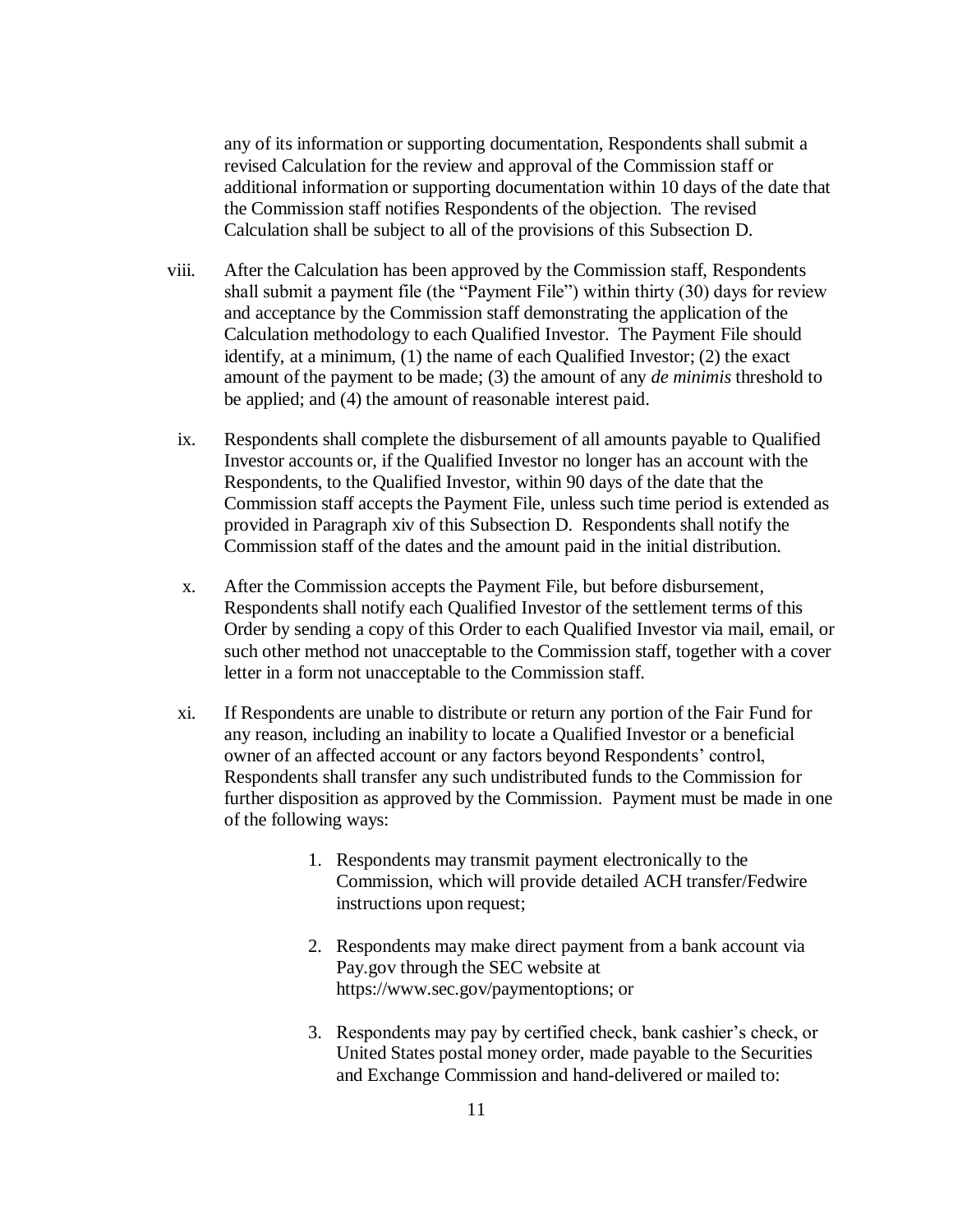Enterprise Services Center Accounts Receivable Branch HQ Bldg., Room 181, AMZ-341 6500 South MacArthur Boulevard Oklahoma City, OK 73169

Payments by check or money order must be accompanied by a cover letter identifying APFS and APA as Respondents in these proceedings, and the file number of these proceedings; a copy of the cover letter and check or money order must be sent to Jeffrey P. Weiss, Assistant Director, Division of Enforcement, Securities and Exchange Commission, 100 F St., NE, Washington, DC 20549- 6010.

- xii. The Fair Fund is a Qualified Settlement Fund ("QSF") under Section  $468B(g)$  of the Internal Revenue Code, 26 U.S.C. §§ 1.468B.1-1.468B.5. Respondents shall be responsible for any and all tax compliance responsibilities associated with the Fair Fund, including but not limited to tax obligations resulting from the Fair Fund's status as a QSF and the Foreign Account Tax Compliance Act and may retain any professional services necessary. The costs and expenses of tax compliance, including any such professional services shall be borne by Respondent and shall not be paid out of the Fair Fund.
- xiii. Within 150 days after Respondents complete the disbursement of all amounts payable to Qualified Investors, Respondents shall return all undisbursed funds to the Commission pursuant to the instructions set forth in this Subsection D. The Respondents shall then submit to the Commission staff a final accounting and certification of the disposition of the Fair Fund for Commission approval, which final accounting and certification shall include, but not be limited to: (1) the amount paid to each payee; (2) the date of each payment; (3) the check number or other identifier of the money transferred; (4) the amount of any returned payment and the date received; (5) a description of the efforts to locate a prospective payee whose payment was returned or to whom payment was not made for any reason; (6) the total amount, if any, to be forwarded to the Commission; and (7) an affirmation that Respondents have made payments from the Fair Fund to Qualified Investors in accordance with the Calculation approved by the Commission staff. The final accounting and certification shall be submitted under a cover letter that identifies Respondents and the file number of these proceedings to Jeffrey P. Weiss, Assistant Director, Division of Enforcement, Securities and Exchange Commission, 100 F St., NE, Washington, DC 20549-6010. Respondent shall provide any and all supporting documentation for the accounting and certification to the Commission staff upon its request and shall cooperate with any additional requests by the Commission staff in connection with the accounting and certification.